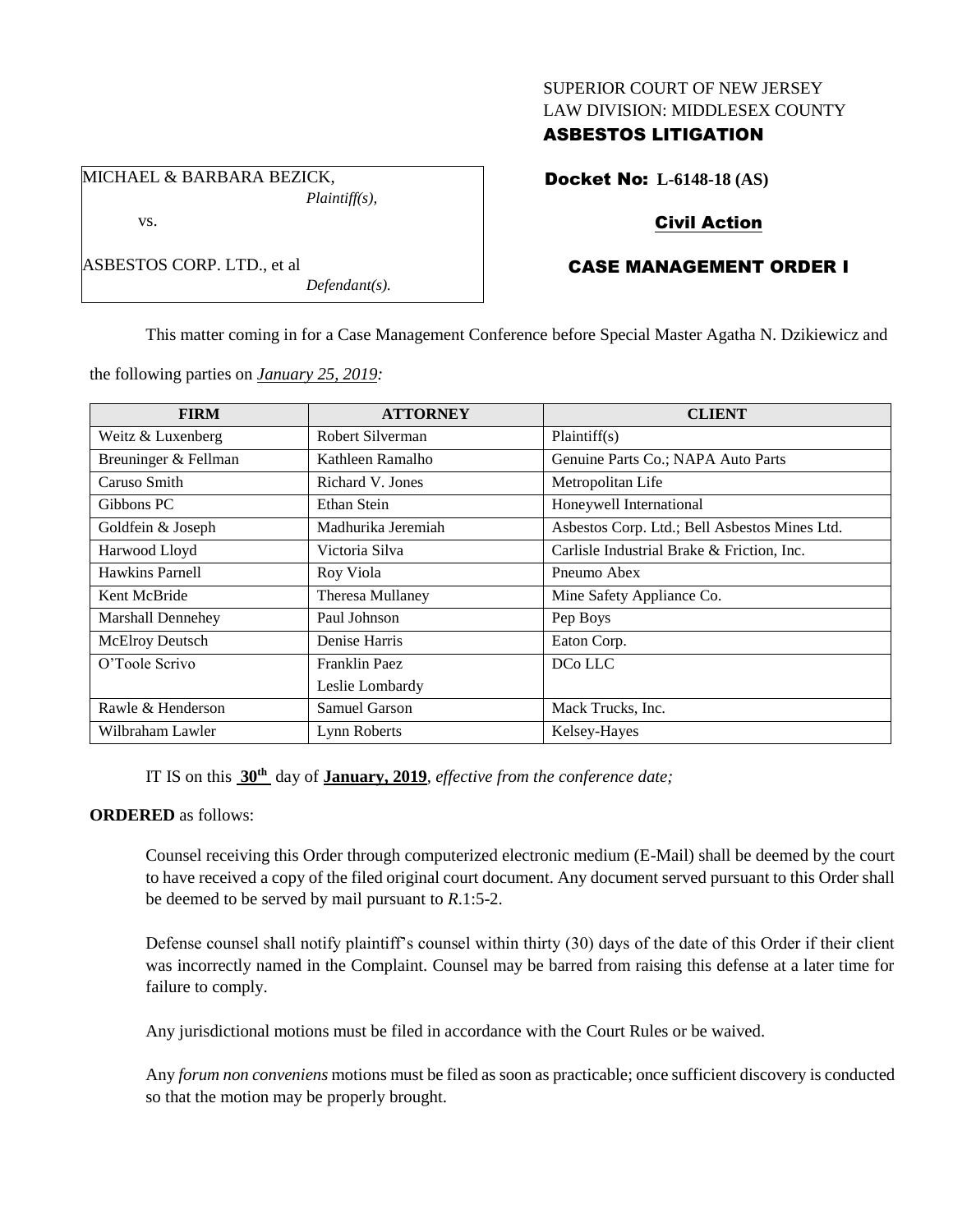## **DISCOVERY**

| February 8, 2019 | Defendants shall serve answers to standard interrogatories by this date.                                                                                                                                    |
|------------------|-------------------------------------------------------------------------------------------------------------------------------------------------------------------------------------------------------------|
| March 8, 2019    | Plaintiff shall propound supplemental interrogatories and document requests by this date.                                                                                                                   |
| April 12, 2019   | Defendants shall serve answers to supplemental interrogatories and document requests by this<br>date.                                                                                                       |
| March 8, 2019    | Defendants shall propound supplemental interrogatories and document requests by this date.                                                                                                                  |
| April 12, 2019   | Plaintiff shall serve answers to supplemental interrogatories and document requests by this<br>date.                                                                                                        |
| August 16, 2019  | Fact discovery, including depositions, shall be completed by this date. Plaintiff's counsel shall<br>contact the Special Master within one week of this deadline if all fact discovery is not<br>completed. |
| August 16, 2019  | Depositions of corporate representatives shall be completed by this date.                                                                                                                                   |

## **EARLY SETTLEMENT**

November 8, 2019 Settlement demands shall be served on all counsel and the Special Master by this date.

## **MEDICAL EXPERT REPORT**

| September 16, 2019 | Plaintiff shall serve medical expert reports by this date. |
|--------------------|------------------------------------------------------------|
|--------------------|------------------------------------------------------------|

- September 16, 2019 Upon request by defense counsel, plaintiff is to arrange for the transfer of pathology specimens and x-rays, if any, by this date.
- November 29, 2019 Defendants shall identify its medical experts and serve medical reports, if any, by this date. In addition, defendants shall notify plaintiff's counsel (as well as all counsel of record) of a joinder in an expert medical defense by this date.

### **LIABILITY EXPERT REPORTS**

- September 16, 2019 Plaintiff shall identify its liability experts and serve liability expert reports by this date or waive any opportunity to rely on liability expert testimony.
- November 29, 2019 Defendants shall identify its liability experts and serve liability expert reports, if any, by this date or waive any opportunity to rely on liability expert testimony.

## **SUMMARY JUDGMENT MOTION PRACTICE**

September 13, 2019 Plaintiff's counsel shall advise, in writing, of intent not to oppose motions by this date.

 $\_$  ,  $\_$  ,  $\_$  ,  $\_$  ,  $\_$  ,  $\_$  ,  $\_$  ,  $\_$  ,  $\_$  ,  $\_$  ,  $\_$  ,  $\_$  ,  $\_$  ,  $\_$  ,  $\_$  ,  $\_$  ,  $\_$  ,  $\_$  ,  $\_$  ,  $\_$  ,  $\_$  ,  $\_$  ,  $\_$  ,  $\_$  ,  $\_$  ,  $\_$  ,  $\_$  ,  $\_$  ,  $\_$  ,  $\_$  ,  $\_$  ,  $\_$  ,  $\_$  ,  $\_$  ,  $\_$  ,  $\_$  ,  $\_$  ,

- September 27, 2019 Summary judgment motions shall be filed no later than this date.
- October 25, 2019 Last return date for summary judgment motions.